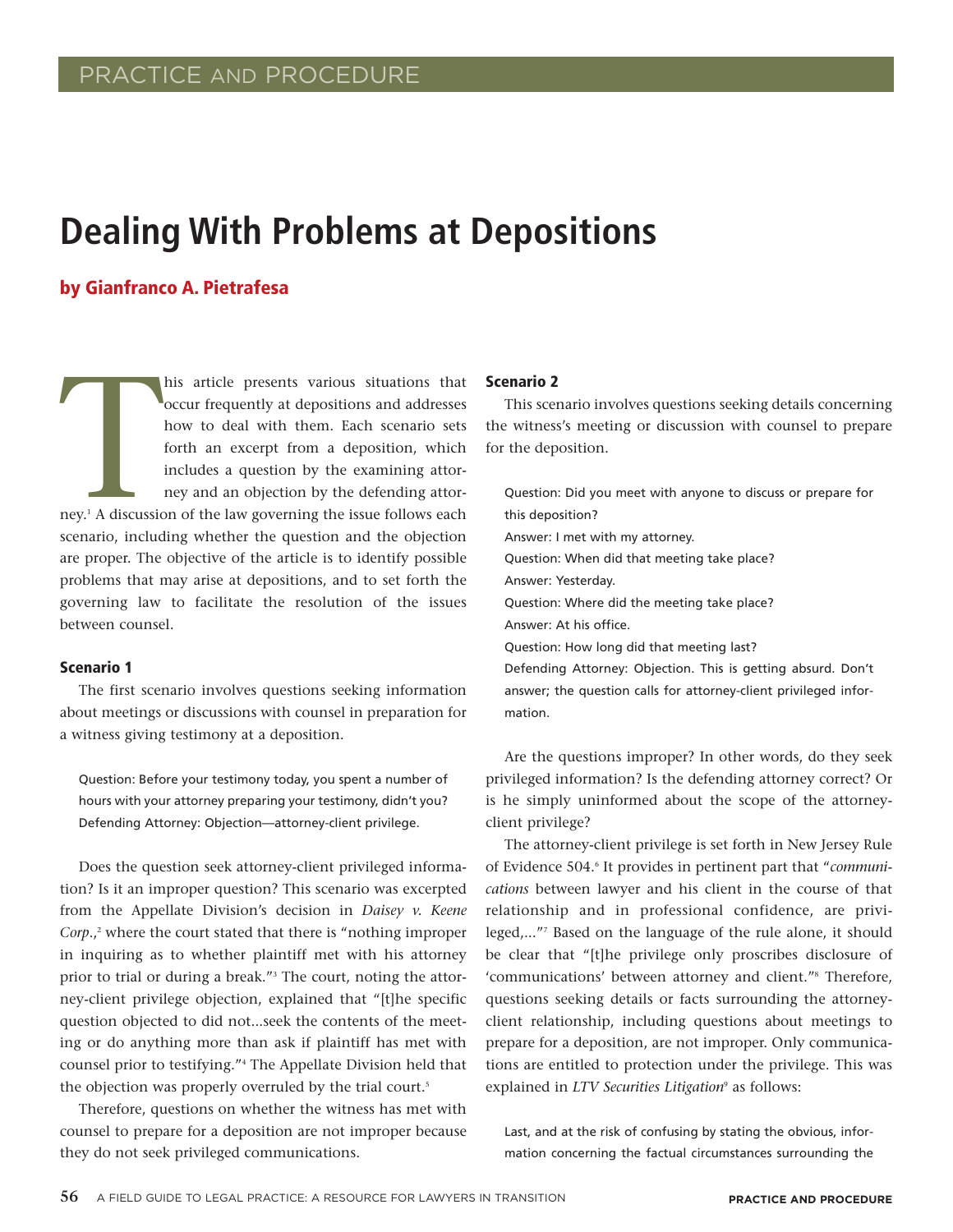attorney-client relationship has no privilege, at least so long as disclosure does not threaten to reveal the substance of any confidential communications. The attorney-client privilege does not encompass such nonconfidential matters as the terms and conditions of an attorney's employment, the purpose for which an attorney has been engaged, the steps which an attorney took or intended to take in discharging his obligation, or any of the other external trappings of the relationship between the parties.<sup>10</sup>

Based on the foregoing, it should be clear that the information requested in the questions in Scenario 2 are not privileged and, therefore, the questions are not objectionable. Indeed, they are relatively harmless when compared to the factual information that may be obtained pursuant to the decision in *LTV*. The subject questions do not seek the disclosure of privileged communications; they seek only the facts or details surrounding the communication where the meeting took place, when, how long the meeting lasted, etc.

### Scenario 3

The third scenario also involves a question about a meeting between witness and counsel to prepare for deposition.

Question: Was anyone else present when you met with your attorney to prepare for your deposition? Defending Attorney: Objection. The question seeks attorney-client privilege information.

Is the defending attorney correct? Similar questions were the subject of the court's decision in *Arthur Treacher's Franchise Litigation*. <sup>11</sup> There, the defending attorney objected to, among other things, questions seeking the identity of persons present at certain meetings.<sup>12</sup> The court noted that the "questions generally pertaining to the meetings held...were apparently asked in an attempt to ascertain whether or not the privilege was being invoked properly.<sup>13</sup> "The court held that "[t]hese questions did not seek to elicit any confidential information but rather were aimed at establishing the applicability, or lack thereof, of the privilege. $14$ 

The question in Scenario 3 was aimed at determining the identity of other persons present at the meeting between the witness and counsel to determine whether the attorney-client privilege protects the communications, or whether the presence of a third party renders the privilege inapplicable or results in a waiver of the privilege.<sup>15</sup> Therefore, the question in Scenario 3 is permissible because it does not seek privileged information. Instead, the question is aimed at determining whether the privilege even applies.

#### Scenario 4

This scenario also involves the attorney-client privilege.

Question: What did you tell your attorney about the accident? Defending Attorney: Objection. The question seeks the disclosure of attorney-client privileged information.

Is the defending attorney correct? The New Jersey Court Rules provide that "[n]o objection shall be made during the taking of a deposition except those addressed to the form of a question or to assert a privilege ..."<sup>16</sup> It is obvious that this question, at least on its face, is improper because it seeks the disclosure of a confidential communication between client and lawyer. OK, so this was an easy scenario to deal with. However, consider the next scenario.

## Scenario 5

The fifth scenario involves a defending attorney's objections to various questions. It concerns the propriety of speaking objections.

Question: Were you present at the July 1996 meeting where Mrs. Smith and Miss Jones discussed the subject contract?

Answer: I was there for part of the meeting, but I think I left early.

Question: What did she say about the contract at that meeting?

Defending Attorney: Objection as to form; the question is ambiguous. Whom do you mean by "she"? Mrs. Smith or Miss Jones?

Question: What did Mrs. Smith say? Defending Attorney: Objection. What did Mrs. Smith say about what? The witness cannot possibly remember everything that was said at a meeting that took place over five years ago. Can you be more specific?

Question: What did Mrs. Smith say about the contract?

Answer: I don't recall; the meeting took place some time ago.

Are the defending attorney's objections proper? The first objection is proper because the question is ambiguous. The attorney made his objection as to the form of the question and stated the grounds for the objection. In this case, he also clarified his objection to assist the examining attorney. It was permissible to do so because it did not suggest an answer to the witness.

The second objection, however, is improper because it is a speaking objection; that is, an objection that suggests the answer or the manner of answering, or provides a warning to the witness. In the excerpted deposition, the defending attorney's speaking objection warned the witness about the question and suggested how to answer the question, which is improper and impermissible. The New Jersey Court Rules provide that

[a]n objection to the form of a ques-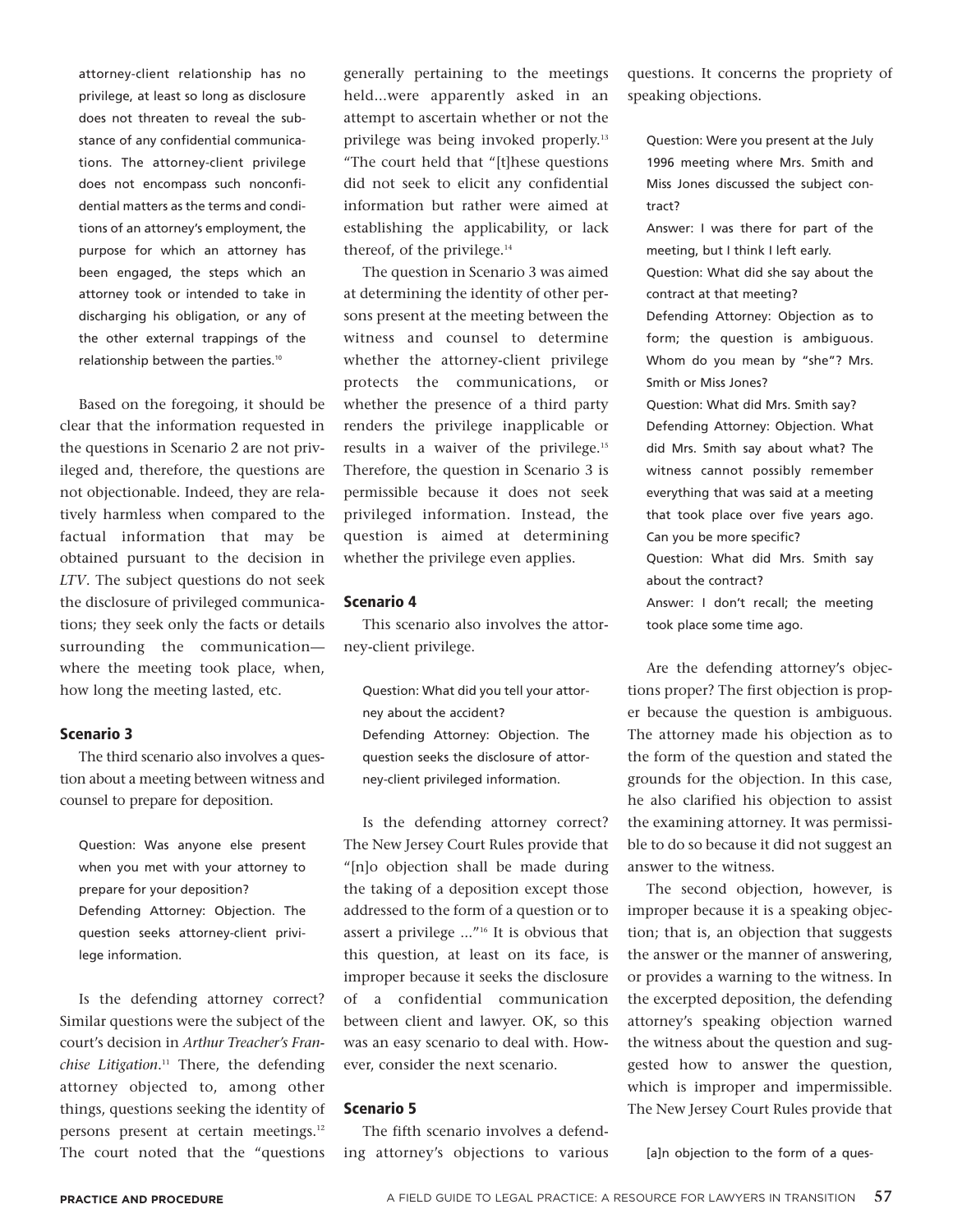tion shall include a statement by the objector as to why the form is objectionable so as to allow the interrogator to amend the question. No objection shall be expressed in language that suggests an answer to the deponent.<sup>17</sup>

This language was added to the New Jersey Court Rules in 1996 to combat the problem of speaking objections.<sup>18</sup>

Therefore, it should be clear that speaking objections are not tolerated by the court. If the defending attorney continues to utter speaking objections, the questioning attorney may seek appropriate relief from the court, even through a telephone application during a deposition, to combat such abuse.<sup>19</sup>

## Scenario 6

This scenario concerns the propriety of discussions between the witness and counsel during a deposition.

Question: What did you do immediately after the July 1996 meeting? Examining Attorney: Let the record reflect that the witness and counsel are whispering with one another.

Is it proper for the witness and his attorney to begin whispering with one another after the examining attorney asks a question? At first blush, the obvious answer is that it is improper for them to do so. However, it may depend on the situation.

The New Jersey Court Rules provide:

Once the deponent has been sworn, there shall be no communication between the deponent and counsel during the course of the deposition while testimony is being taken except with regard to the assertion of a claim of privilege, a right to confidentiality or a limitation pursuant to a previously entered court order.<sup>20</sup>

If the witness asserts a valid privilege, then there is probably no harm resulting from the conference. However, if the witness answers the question rather than asserting a privilege after consulting with counsel, then there is an implication that the defending attorney provided the answer or otherwise coached the witness. In cases where the witness answers the question, the witness or his attorney should state on the record the nature of their discussion; meaning, for example, that the discussion concerned whether the witness should assert a claim of privilege.

Although the potential for abuse is present, the nature of the question, the explanation of the conference and the answer to the question will likely determine whether there has been a violation of the court rules. In any event, the examining attorney should make a statement of the record when the witness and counsel confer with one another, especially when the conferences are beyond the hearing of the stenographer. If such conduct continues, without any assertion of privilege, etc., the examining attorney should seek appropriate relief from the court. $21$ 

## Scenario 7

This scenario also involves a conference between the witness and counsel. However, this conference takes place during a break in the deposition.

Question: Did you and your attorney discuss your deposition during the lunch break? Answer: Yes. Question: What did you discuss? Defending Attorney: Objection. Attorney-client privilege. Examining Attorney: The court rules prohibit communications during a deposition; therefore, I am entitled to know about the nature of the discussion.

Defending Attorney: The rules do not prohibit conversations during breaks.

Next question please.

Who is right? As noted, the New Jersey Court Rules provide that "there shall be no communication between deponent and counsel during the course of the deposition *while testimony is being taken*..."<sup>22</sup> Therefore, the language of the rule clearly supports the position of the defending attorney. The leading text on the court rules states that there is nothing improper about discussing a deposition during a break.<sup>23</sup>

Moreover, in the *PSE&G* case, the court noted that "[a]lthough it may be appropriate to question the witness as to whether or not he had discussions with counsel in preparation of the witness's testimony, the nature of those conversations is protected by the privilege."<sup>24</sup> Therefore, it is improper to ask about what was discussed between the witness and counsel. In such situations, the questioning attorney need only ask the witness whether he or she wants to change or modify any answers given to questions prior to the break.<sup>25</sup>

It is possible, however, to convince the court to prohibit conversations between deponent and counsel during breaks in depositions. For example, in *PSE&G,* the court held:

In the present cases, the court believes that the following restrictions should apply to the depositions of the defendant directors: once the deposition commences there should be no discussions between counsel and the witness, even during recesses, including lunch recess, until the deposition concludes that day. However, at the conclusion of the daily deposition, counsel and the witness should be permitted to confer and to prepare for the next day's deposition.<sup>26</sup>

An application for such a restriction is decided on a case-by-case basis, based on the specific facts presented to the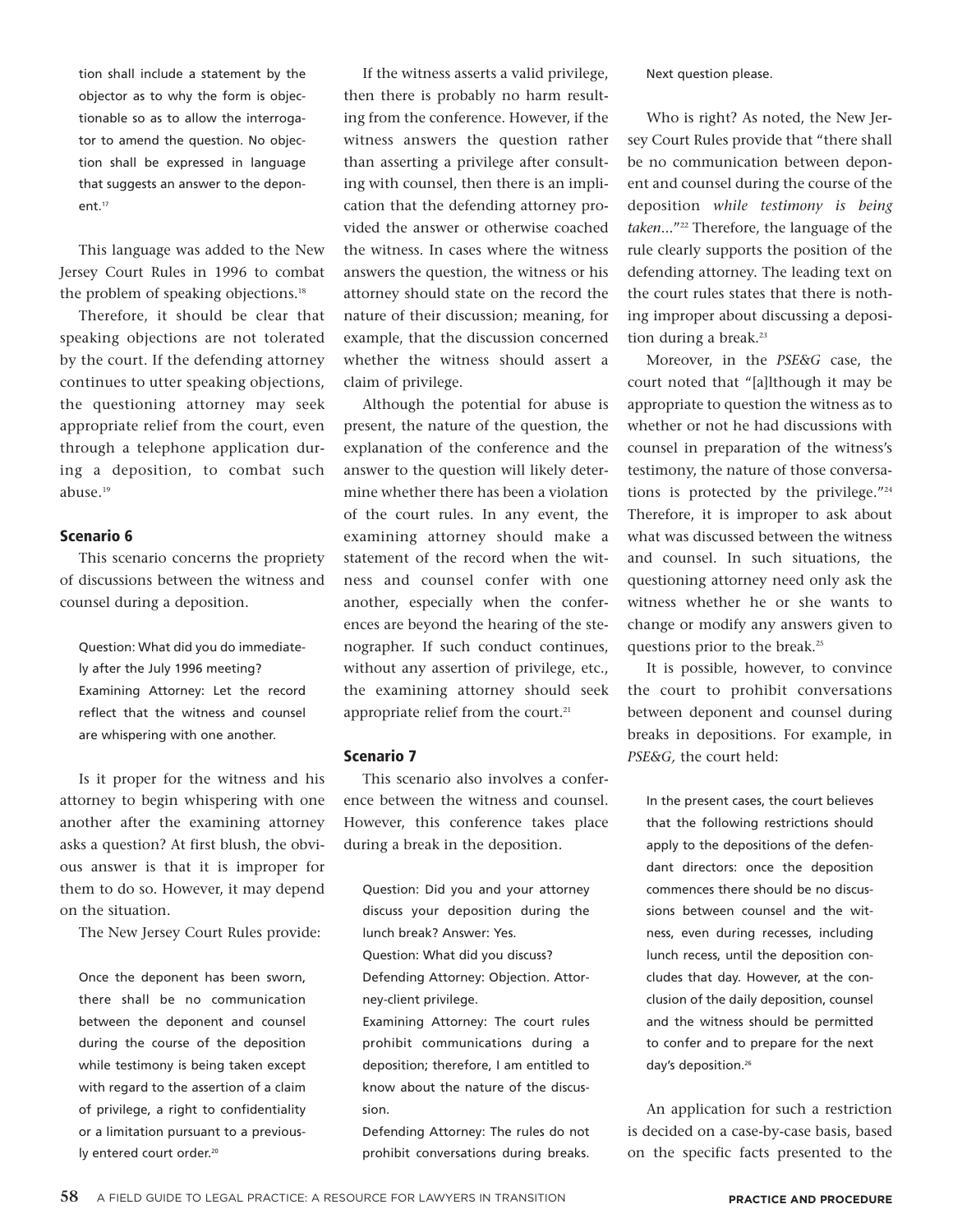court. Without special circumstances, however, it will be the rare case for the court to justify a prohibition on conferences during breaks.

## Scenario 8

The last scenario involves a witness's review of documents to prepare for a deposition and the examining attorney's demand to inspect the documents.

Question: Did you review any documents to prepare for this deposition? Answer: Yes.

Question: Which documents did you review?

Defending Attorney: Objection. The specific documents selected for this witness's review are protected by the attorney work-product doctrine. In addition, all of the documents reviewed were produced to you in discovery.

Is the questioning attorney entitled to inspect the specific documents reviewed by the witness? The answer is not entirely clear in New Jersey.

The basis for the request to review the documents appears to be found in New Jersey Rule of Evidence 612, which provides in pertinent part that

[i]f the witness has used a writing to refresh the witness' memory before testifying, the court in its discretion and in the interest of justice may accord the adverse party the same right to the writing as that party would have if the writing had been used by the witness while testifying.<sup>27</sup>

The "same right" includes the right to inspect and use the writing to examine the witness.<sup>28</sup> Rule 612 apparently applies to depositions through the court rule that provides that "[e]xamination and cross-examination of deponents may proceed as permitted in the trial of actions in open court,...<sup>29</sup> Therefore, if a

witness reviewed a document to refresh his or her memory before testifying, then the examining attorney may be entitled to a copy of the document.

Until 1998, the New Jersey state court did not address this particular issue in a reported decision. Then, in *PSE&G*, the court held that documents used to refresh a witness's recollection must be produced:

Any documents that the witness uses to refresh the witness' recollection, either in preparation for the deposition or during the deposition, must be produced. The fact that the document may have been turned over to plaintiffs' counsel in discovery is immaterial. The actual document that the witness used to refresh the witness's recollection is the document that counsel is entitled to see.<sup>30</sup>

The *PSE&G* court did not, however, cite any legal authority to support its decision. Nor did it perform any analysis of the issue. We do not know why or how the court reached its decision. This is unfortunate because an analysis of the issue would have greatly benefited the bar, especially in light of the Third Circuit's 1985 decision in *Sporck v. Peil*, 31 which holds to the contrary.

The Third Circuit's decision in *Sporck* holds that if the documents reviewed by the witness in preparation for testifying are selected by the attorney, then the identity of the specific documents is protected by the attorney work-product doctrine.<sup>32</sup> The court held that "the selection process itself represents...counsel's mental impressions and legal opinions as to how the evidence in the documents relates to the issues and defenses in the litigation."<sup>33</sup>

Therefore, based on *Sporck*, the examining attorney would not be entitled to the identity of the specific documents selected by the defending attorney because it would infringe on the attorney work-product doctrine. However, *PSE&G* entitles the examining attorney to the identity of the documents reviewed by the witness. The decisions obviously conflict.

Even under *Sporck*, however, there is a way to obtain the identity of documents. If the witness testifies that a document refreshed his or her memory, and that it influenced or supports his or her testimony, then the specific document must be identified because it is no longer entitled to protection under the work-product doctrine.<sup>34</sup> The *Sporck* court explained that the questioning attorney should first question the witness about a subject and then ask whether any document was used to refresh the witness's memory on the subject, or whether any document influenced or supports his or her testimony.<sup>35</sup> Under this approach, the defending attorney's work-product the selection of particular documents is not implicated, and the examining attorney is entitled to inspect the documents.<sup>36</sup> In other words, the documents selected by the defending attorney are not disclosed; instead, the witness identifies the documents that refreshed his or her memory or that influenced or support his or her testimony.

Based on the *PSE&G* decision, it would appear that the examining attorney is entitled to inspect the specific documents reviewed by the witness to refresh his or her recollection. However, *PSE&G* is only a trial court decision and the decision on the issue borders on being *dictum*. The better approach may well be found in *Sporck* because it does not implicate the attorney work-product doctrine. However, this federal court case is not binding in state court cases. As a result of the foregoing conflict, it is certainly an issue that should be addressed and clarified by the Appellate Division or by the Supreme Court's Civil Practice Rules Committee.